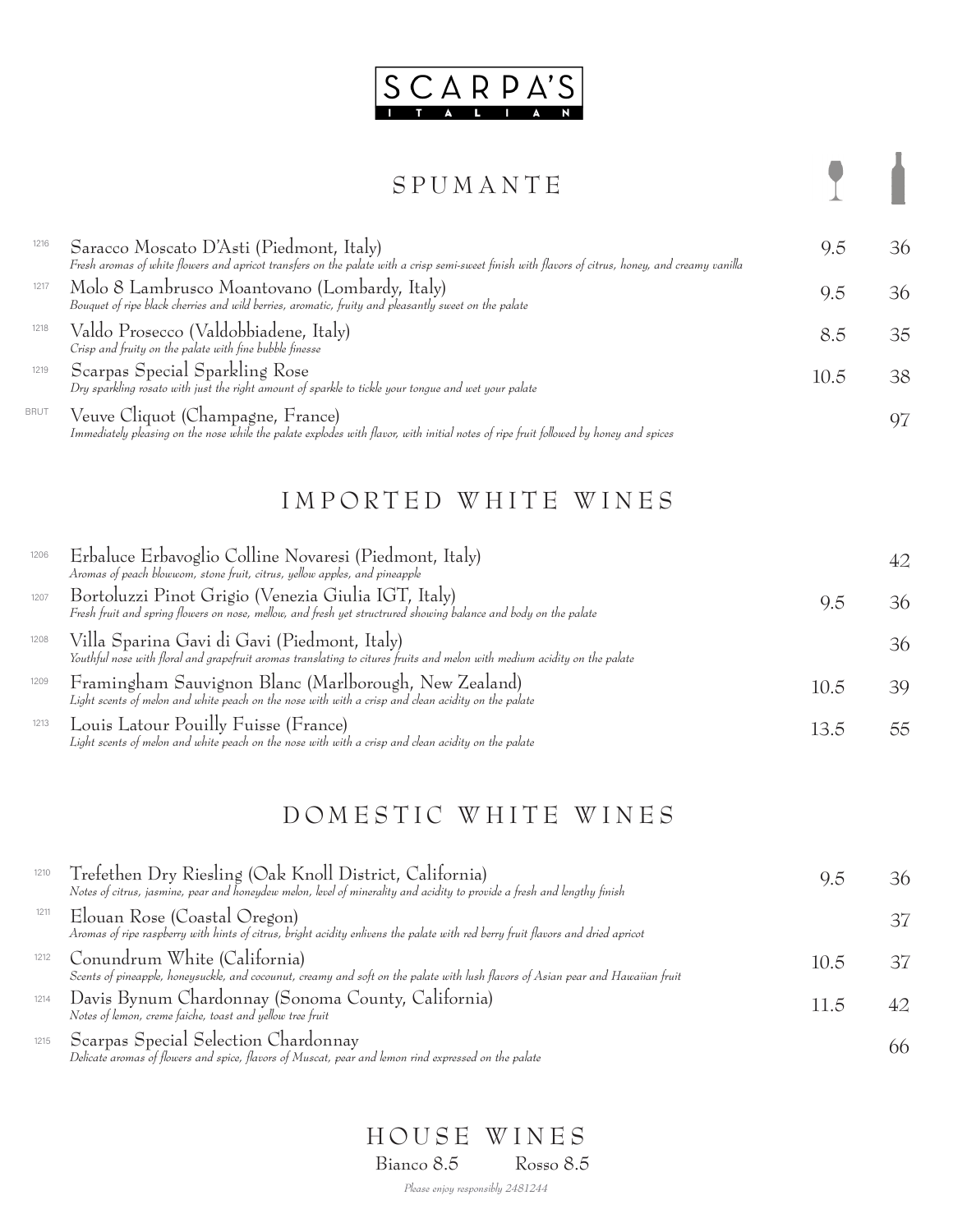

# DOMESTIC RED WINES

1

| 1223 | Boen by Joe Wagner Pinot Noir (California)<br>Aromas of bright cherry, jammy fruit and vanilla, flavors of expressive boysenberry, juicy strawberry and toasted mocha                                                | 12.5 | 46  |
|------|----------------------------------------------------------------------------------------------------------------------------------------------------------------------------------------------------------------------|------|-----|
| 1224 | Belle Glos Las Alturas (Santa Lucia Highlands, California)<br>Aromas of bright cherry, jammy fruit and vanilla, flavors of expressive boysenberry, juicy strawberry and toasted mocha                                |      | 66  |
| 1225 | Decoy Merlot by Duckhorn (Sonoma County, California)<br>Inviting aromas of ripe blackberry, cassis and leather, silky tannins add elegance to flavors of cocoa and black cherry on the palate                        |      | 45  |
| 1226 | Ridge East Bench Zinfandel (Sonoma/Dry Creek, California)<br>Dark ruby color with bold aromas of black licorice, black pepper, cherry, and backing spice. The finish is voluptous with soft, velvety tannins         |      | 59  |
| 1227 | Copain Tous Ensemble Syrah (Mendocino County, California)<br>On the nose a wild mix of berry and pipe tobacco with a polished palate layered with flavors of Kirsch, plum cacao and coffee bean                      |      | 43  |
| 1228 | Caymus-Suisun Grand Durif (Suisun Valley, California)<br>Durif is synonymous with Petite Syrah. True to Caymus form, this is a big, lush, late-picked wine with a mouthful of spice, tannic berry pie.               | 16.5 | 61  |
| 1244 | Hanna Cabernet Sauvignon (Alexander Valley, California)<br>Black cherry aromas with cola, cocoa, blackberry and blueberry flavors                                                                                    |      | 53  |
| 1245 | Details Cabernet Sauvignon (Sonoma County, California)<br>Aromas of wild strawberries meet the palate with soft tannins and full-body                                                                                | 15.5 | 58  |
| 1246 | Quilt Cabernet Sauvignon (Napa Valley, California)<br>Aromas of hazelnut and blackberry preserves. The palate is rich and satisfying with chocolate brownie and brown sugar                                          |      | 65  |
| 1247 | Harvey & Harriet Red Blend (San Luis Obispo, California)<br>An exuberant bouquet of candied blueberries, blackberries, jasmine, and orange blossoms, with tastes of intense cherry, followed by caramel and espresso | 18.5 | 67  |
| 1249 | Red Schooner Malbec (Napa Valley, California)<br>Black cherry aromas with cola, cocoa, blackberry and blueberry flavors                                                                                              |      | 69  |
| 1250 | The Prisoner Red Blend (Napa Valley, California)<br>Bold aromas of Madagascar vanilla, oak and black cherries presents soft and velvety on the palate with flavors of cocoa powder, anise and plum                   | 20   | 79  |
| 1251 | Canvasback Cabernet Sauvignon (Napa Valley, California)<br>Huckleberry with hints of caramel and espresso on the nose paired with juicy acidity and lush flavors of strawberry and blackberry                        |      | 73  |
| 1252 | Faust Cabernet Sauvignon (Napa Valley, California)<br>Aromas of star anise with cigar box and cocoa undertones meet the palate with savory dark fruits and rustic tannins                                            |      | 85  |
| 1253 | Caymus Cabernet Sauvignon (Napa Valley, California)<br>Concentrated spice and blackberry on the nose translate to the palate with flavors of cassis and luscious dark fruit                                          |      | 117 |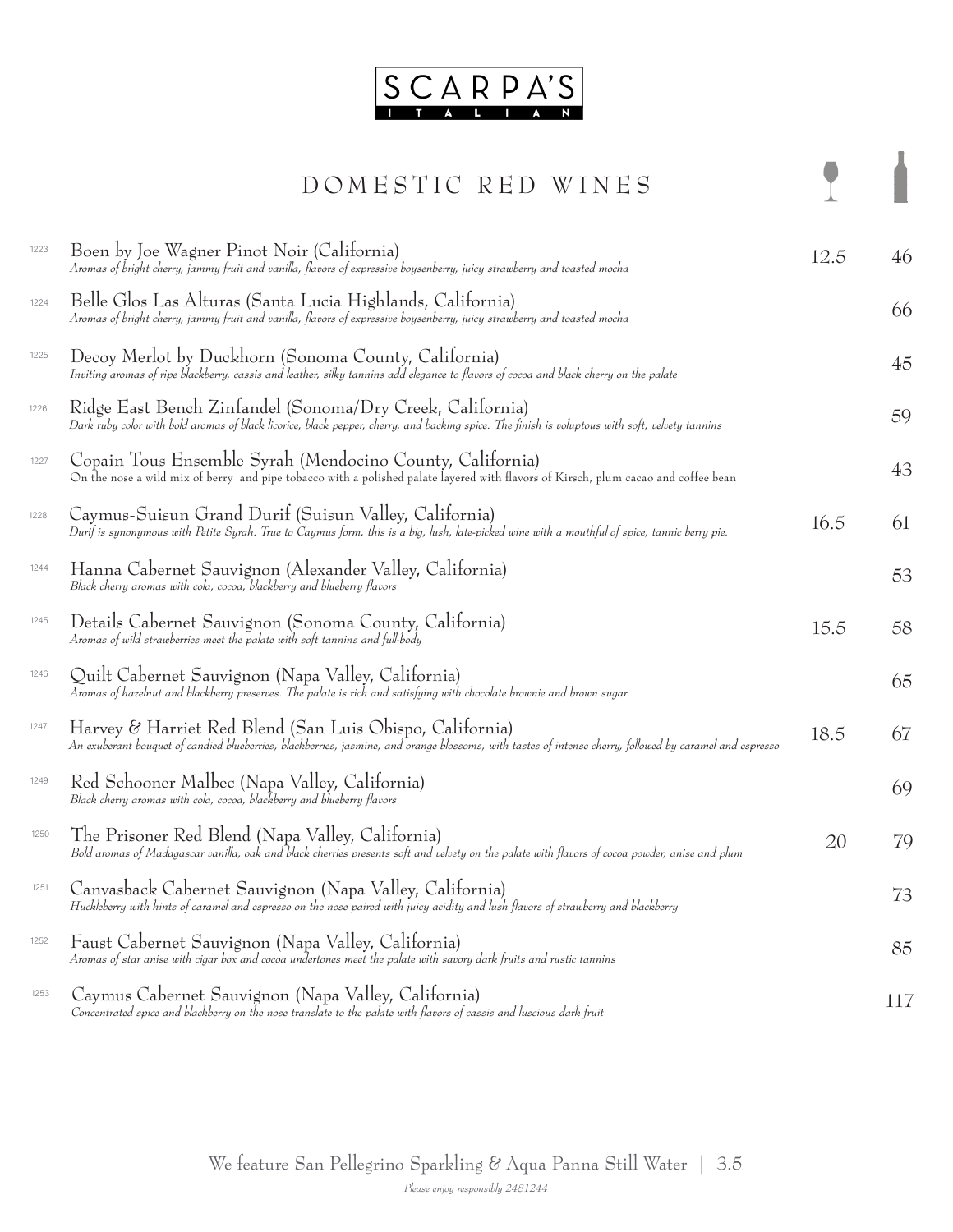

|      | IMPORTED RED WINES                                                                                                                                                                                          |      |    |
|------|-------------------------------------------------------------------------------------------------------------------------------------------------------------------------------------------------------------|------|----|
|      |                                                                                                                                                                                                             |      |    |
| 1222 | Scarpa's Special Selection Pinot Noir<br>Please ask your server about today's featured highly rated Pinot Noir                                                                                              | 10.5 | 41 |
| 1229 | Antigal Uno Malbec (Mendoza, Argentina)<br>Hints on the nose of tobacco and chocolate with plum and blackberry on the palate                                                                                | 11.5 | 41 |
| 1230 | Vigneti del Salento I Muri Negroamaro (Puglia, Italy)<br>A medium-bodied, fruity negroamaro with notes of black currants and berries with a hint of spice.                                                  | 12.5 | 43 |
| 1231 | Giacomo Borgogno Barbara D'Alba (Piedmont, Italy)<br>Fresh, fruity, and fragrant. Spicy ripe fruit develops body and roundness on the palate.                                                               |      | 49 |
| 1232 | Mollydooker Shiraz The Boxer (South Australia)<br>Black cherries, dark plum, rich dark chocolate, and liquorice max out the flavour while well measured tannins and toasted oak compliment the rick fruit   |      | 53 |
| 1233 | Sartori di Verona Valpolicella Superiore Ripasso Regolo (Veneto, Italy)<br>Medium bodied red that knits savory smoke, iron and tobacco notes with flavors of black currant, licorice and spiced orange peel | 13.5 | 51 |
| 1234 | Marcati Amarone Della Valpolicella (Veneto, Italy)<br>Rich red fruit on the nose with a hint of oak, strawberries, and raspberries. On the palate with white pepper and hints of cinnamon.                  |      | 55 |
| 1235 | Produttori Barbaresco, Barbaresco (Piedmont, Italy)<br>Aromas of fragrant flowers and black fruit. Rich and medium bodied on the palate with sweet tannins and a hint of Earth.                             |      | 67 |
| 1236 | Rubiolo Chianti Classico DOCG (Tuscany, Italy)<br>Stong cherry and wild berry aromas on the nose. Elegance and richness shown with mint, rosemary, and rose notes.                                          |      | 45 |
| 1237 | Il Poggione Rosso Di Montalcino (Tuscany, Italy)<br>Intense and persistent nose of red fruits, with a balanced flavor and velvet-smooth tannins                                                             |      | 49 |
| 1238 | Borgogno No Name (Piedmont, Italy)<br>Garnet red nebbiolo with hints of roses, violets and light spicy notes                                                                                                |      | 82 |
| 1239 | Gaja Nebbiolo Sito Moresco Langhe (Piedmont, Italy)<br>Violet, mulberry and fresh spice aromas greet your nose while crunchy red fruit lead to a long-lasting finish with a hint of minerality              |      | 75 |
| 1240 | Scarpa's Special Selection Brunello (Tuscany, Italy)<br>Please ask your server about today's featured top rated Brunello                                                                                    |      | 78 |
| 1241 | Frescobaldi Brunello Di Montalcino (Tuscany, Italy)<br>Please ask your server about today's featured top rated Brunello                                                                                     |      | 94 |